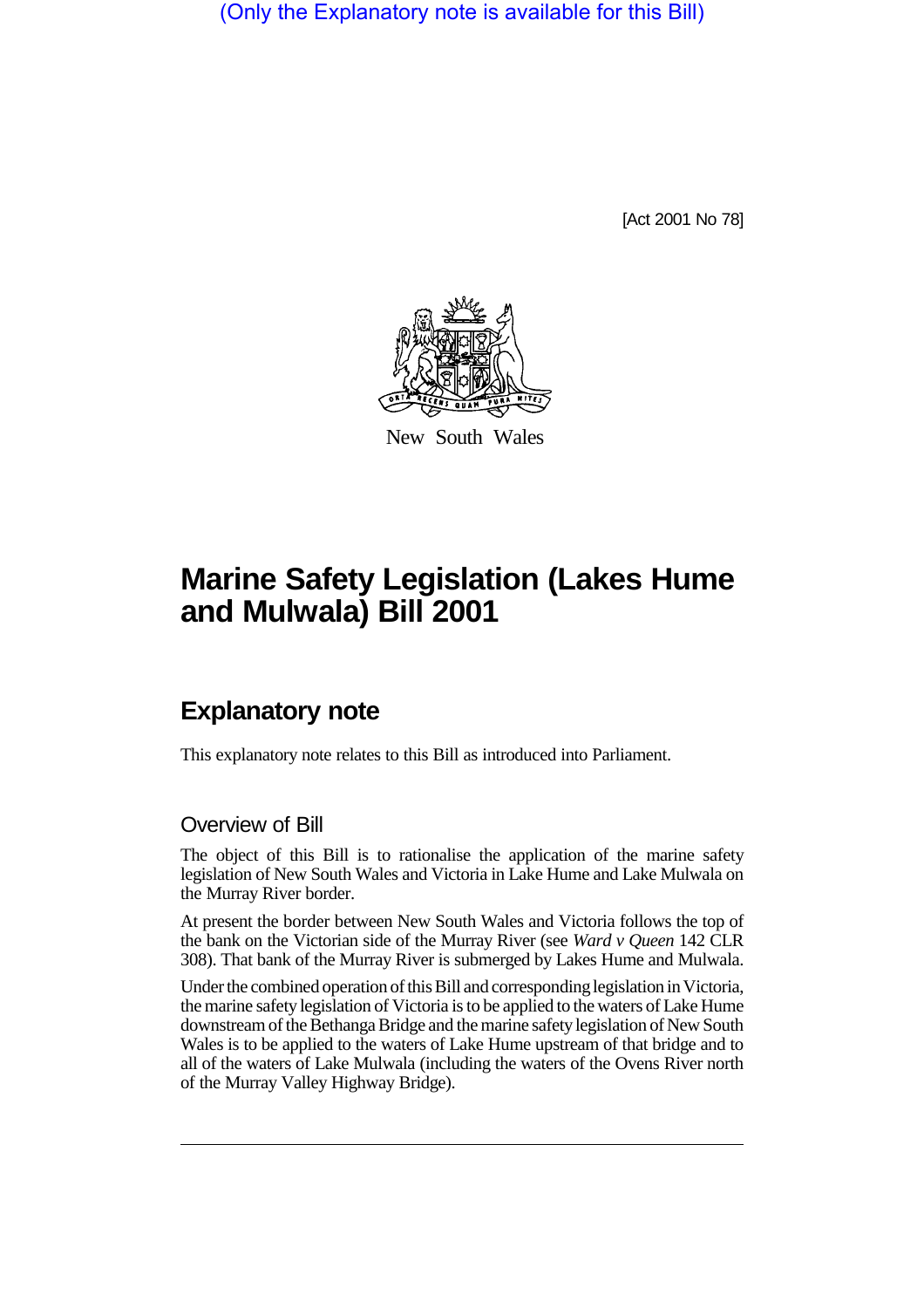Marine Safety Legislation (Lakes Hume and Mulwala) Bill 2001 [Act 2001 No 78]

Explanatory note

# Outline of provisions

#### **Part 1 Preliminary**

**Clause 1** sets out the name (also called the short title) of the proposed Act and states its purpose.

**Clause 2** provides for the commencement of the proposed Act on a day to be appointed by proclamation.

**Clause 3** defines certain words and expressions used in the proposed Act. In particular, the clause:

- (a) defines the "transferred New South Wales area" as so much of the area covered for the time being by the waters of Lake Hume downstream of the Bethanga Bridge as is within the territorial limits of New South Wales (being the area in which the marine safety legislation of Victoria is to apply), and
- (b) defines the "transferred Victorian area" as:
	- so much of the area covered for the time being by the waters of Lake Hume upstream of the Bethanga Bridge, and
	- (ii) so much of the area covered for the time being by the waters of Lake Mulwala (including the waters of the Ovens River north of the Murray Valley Highway Bridge),

as are within the territorial limits of Victoria (being the area in which the marine safety legislation of New South Wales is to apply), and

- (c) defines "Lake Hume" so as to include all the waters upstream of Hume Weir to a point at longitude 147 degrees and 30 minutes east (being in the vicinity of the point near Talmalmo where the backed-up waters of the Murray River no longer submerge the southern bank of the River), and
- (d) defines "Lake Mulwala" so as to include:
	- (i) the waters from the Yarrawonga Weir upstream to the imaginary line across the Murray River at longitude 146 degrees and 15 minutes east (being in the vicinity of the point near Shanty where the backed-up waters of the Murray River no longer submerge the southern bank of the River), and
	- (ii) the waters of the Ovens River north of the Murray Valley Highway Bridge (the Parolos Bridge) in Victoria, and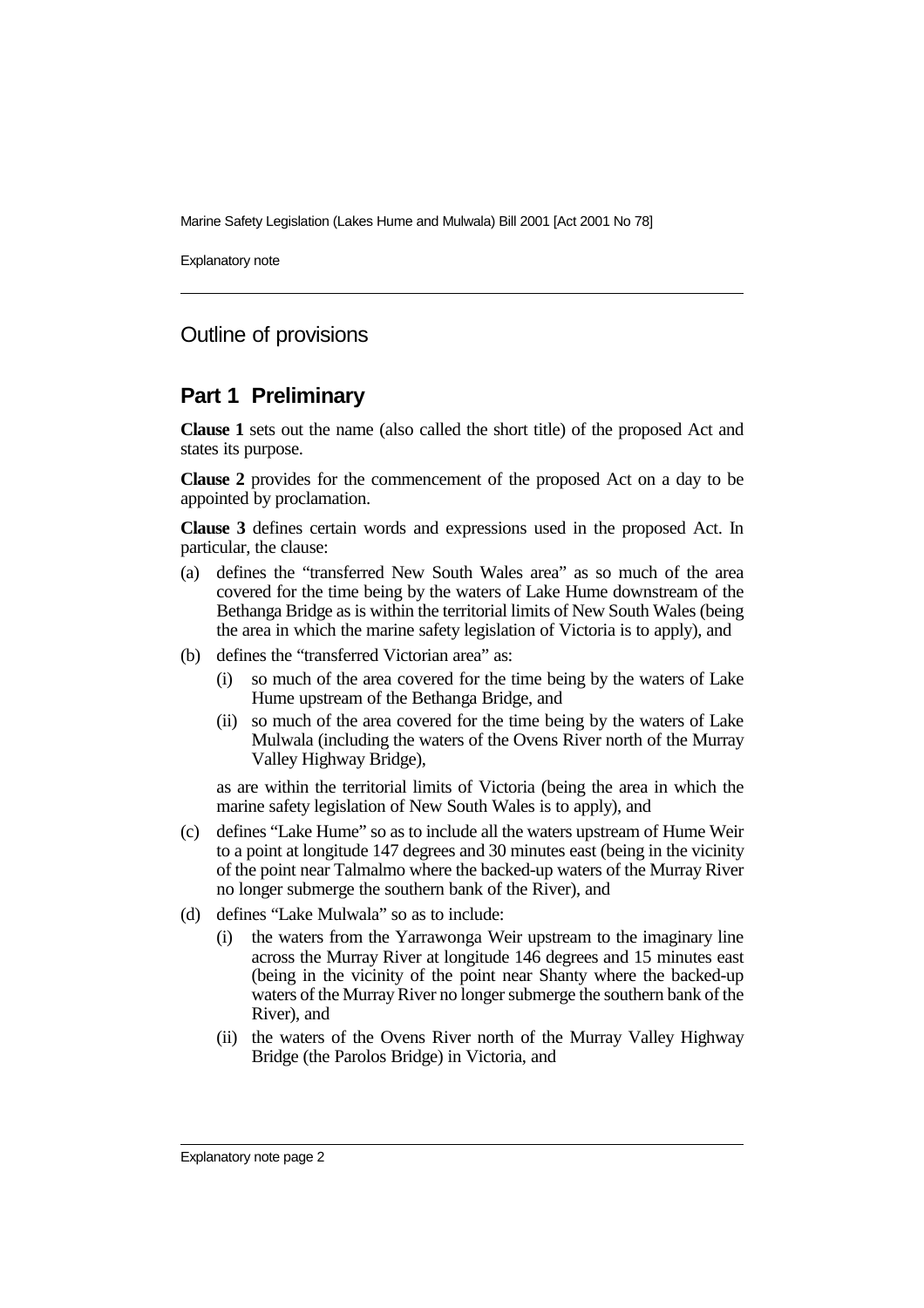Marine Safety Legislation (Lakes Hume and Mulwala) Bill 2001 [Act 2001 No 78]

Explanatory note

- (e) defines "marine safety legislation of New South Wales" as the *Marine Safety Act 1998* (and instruments made under that Act) or, until the commencement of that Act, the existing legislation that is to be replaced by that Act (clause 14), and
- (f) defines "marine safety legislation of Victoria" as the *Marine Act 1988* (and instruments made under that Act).

**Clause 4** defines *associated laws*, in relation to the marine safety legislation of a State, as the provisions of any laws of that State concerning a matter arising under that legislation (including legislation relating to the investigation and prosecution of offences, the jurisdiction of courts, the jurisdiction of the Ombudsman and access to information held by public officials).

# **Part 2 Area transferred to Victorian jurisdiction**

This Part makes provision with respect to the application of the relevant legislation of Victoria to the area being transferred to Victorian jurisdiction. The corresponding Part of the Victorian Bill will make similar provision with respect to the application of the relevant legislation of New South Wales to the area being transferred to New South Wales jurisdiction.

**Clause 5** applies the marine safety legislation of Victoria (and associated laws of Victoria) to the transferred New South Wales area as if the area were within Victoria, and removes the application of the marine safety legislation of New South Wales (and associated laws of New South Wales) in relation to that area.

**Clause 6** provides that persons with functions conferred or imposed on them for the purposes of the marine safety legislation of Victoria (and associated laws of Victoria) also have those functions for the purposes of the application in New South Wales of that legislation (and those laws). The clause also invests Victorian courts with the necessary jurisdiction to deal with matters arising as a result of the application of that legislation (and those laws).

**Clause 7** makes it clear that the marine safety legislation of Victoria does not apply in a particular place if it is incapable of applying in that place or if it expressly provides that it does not apply in that place or applies only elsewhere.

**Clause 8** provides that the regulations may make further provision in relation to the application in New South Wales of particular provisions of the marine safety legislation of Victoria (or associated laws of Victoria), namely, provisions to exclude Victorian provisions and to apply New South Wales provisions instead.